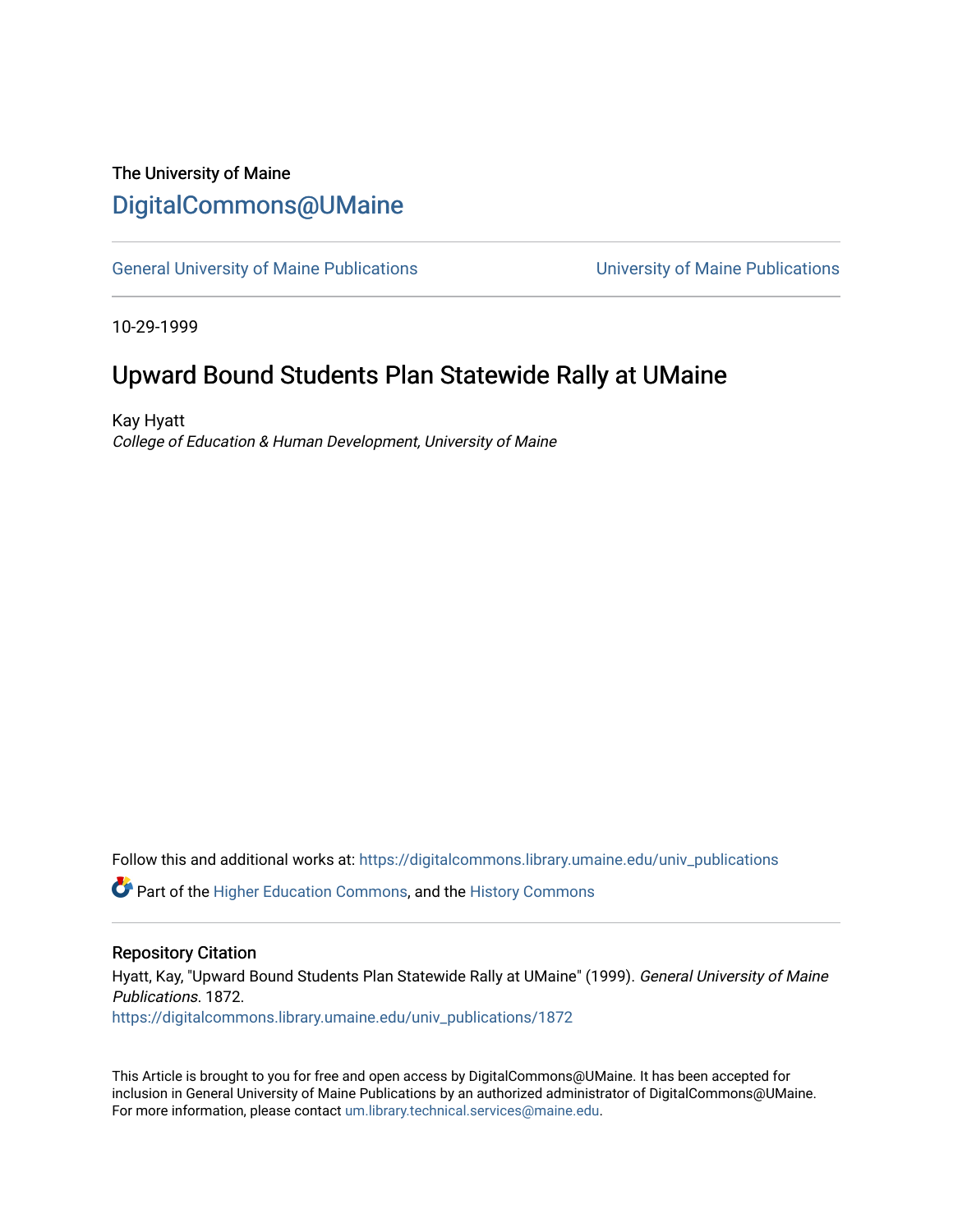# COLLEGE OF EDUCATION **& HUMAN DEVELOPMENT**

**Selected News Releases** 

### **Upward Bound Students Plan Statewide Rally at UMaine**

ORONO, Maine -- More than 150 high school students from the state's five Upward Bound sites will gather at the University of Maine Saturday, Nov.13 to discover what they have in common and to share information about how their programs differ and are connected.

The first joint Upward Bound Programs Rally will feature presentations by students and staff from each site, a keynote address, campus tours and many opportunities to get acquainted and celebrate the individual achievement and supportive teamwork that characterize the program.

The federally funded educational opportunity program for high school students from low-income, first-generation college families is administered in Maine at Bowdoin College, UMaine and at University of Maine System campuses in Portland, Farmington and Presque Isle. In addition to the Classic Upward Bound program, UMaine also conducts the Math/Science Regional Science Center for Upward Bound students throughout the Northeast who have special interests in those two disciplines.

Upward Bound provides academic support services to students in their schools and a six-week summer residential program on the host college and university campuses.

Upward Bound staff from the various state sites have an annual planning summit and this year decided to extend a similar opportunity to the students, explains Linda Ives, director of UMaine's Upward Bound program. Meeting students from other parts of the state who have similar socioeconomic challenges and high aspirations will help reduce the sense of geographic and social isolation many of the students experience, according to

Ives. "They will also get to see that they are part of a much larger, supportive network of people who care about their success," she says.

The staff plans to hold the rally at a different program site each year, which also will give students the chance to get familiar with other campuses. The vast majority of Upward Bound students are accepted to and successfully complete studies at four-year colleges in Maine and across the country.

Rally Day activities led by participants from the various sites range from a presentation on "Class," examining socio-economic issues and consequences such as labeling, to a Brain Bowl competition and an on-line College Fair. Keynote speaker will be Steve Coleman, project associate with the National Center for Student Aspirations at UMaine, who continues to achieve his aspirations despite his blindness.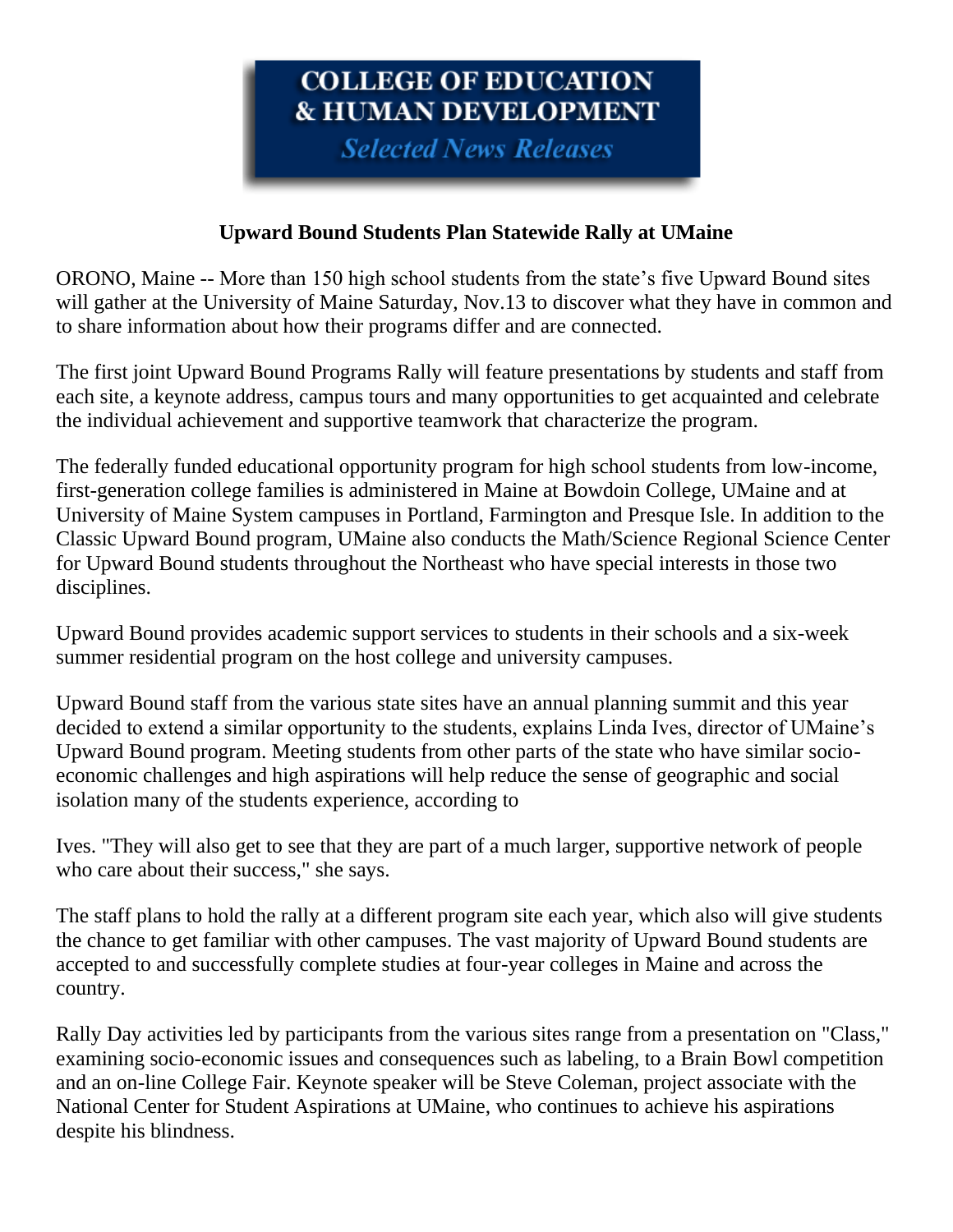During the rally, the computer-savvy students will pool their creativity to capture the program's strength and spirit in an electronic scrapbook, which they will share at the closing presentation.

More information about the Rally Day is available from UMaine Upward Bound, (207) 581-2522 or from the various campus sites.

#### **Upward Bound State Rally Day**

**Saturday, Nov. 13**

### **University of Maine**

### **Upward Bound Site Contacts:**

Linda Ives UMaine 581-2522

Bridget Mullen Bowdoin 725-3559

David Agan USM 780-5181

Lynn Ploof-Davis UM-Farmington 778-7297

Kristi Pierce UMPI 768-9456

### **Nov. 13 Rally Day Schedule**

9:30-10 a.m. Registration D.P. Corbett atrium

10-10:45 Welcome, keynote D.P. Corbett auditorium

11 a.m.-12 p.m. Get Acquainted Games Field House

12-1 p.m. Lunch Wells Conference Center

1-1:30 College info session Wells

1:30-2:30 Campus tour

2:45-4:10 Break-out Sessions D.P. Corbett Rooms

A.

- A. Goals 2000 for Upward Bound
- B. "Class" (socio-economic issues discussion)
- C. Brain Bowl Competition
- D. Web Page of Day's Event Construction
- E. Ideas from UMPI